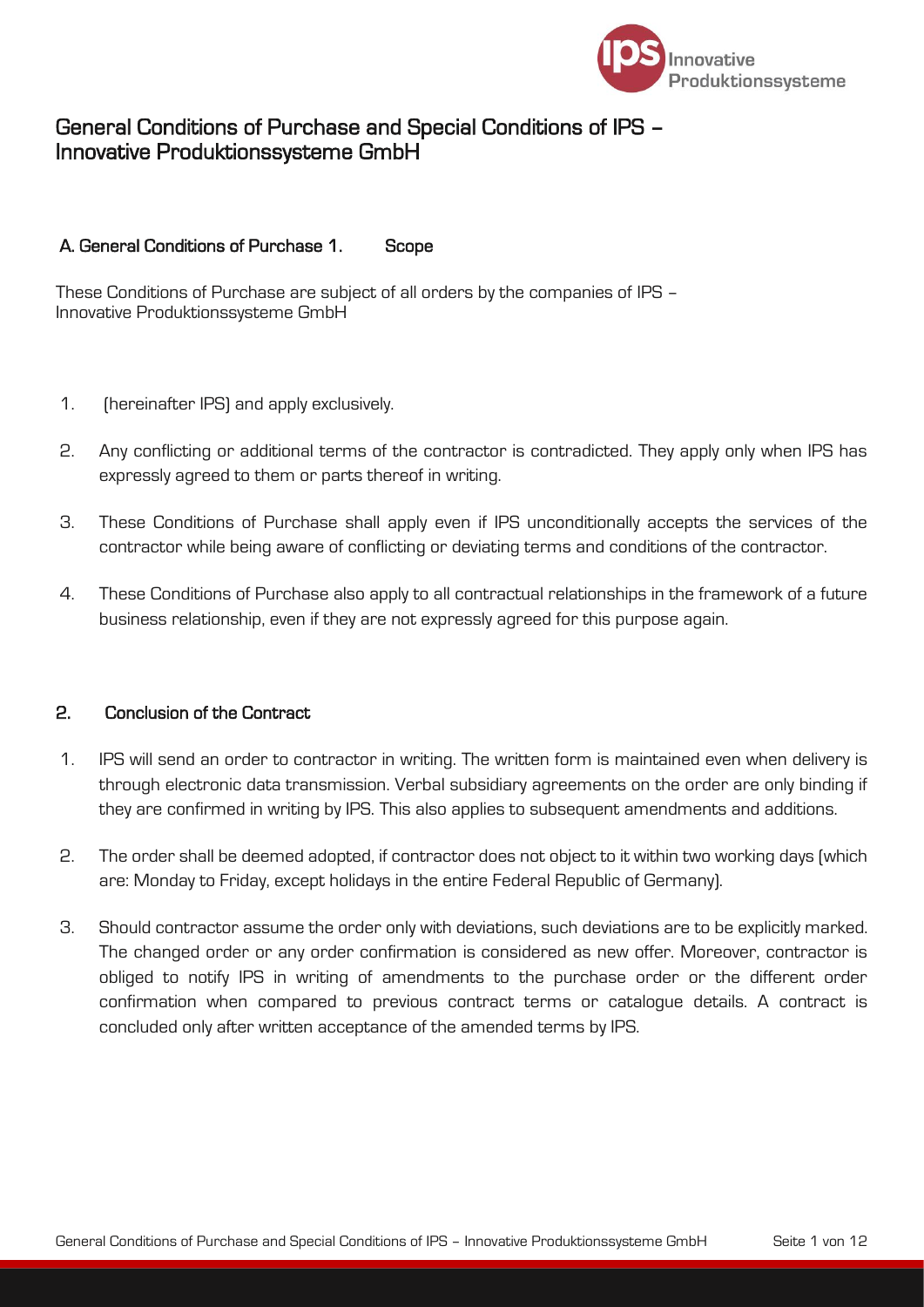

# 3. Compliance with the legal requirements/ notification of concerns/ import and export check

- 1. The contractor is obliged to comply with the state of the art and to comply with the applicable laws, rules, regulations, the Dodd Frank Act and the Global Compact of the United Nations as well as the requirements of the authorities.
- 2. If the relevant laws, regulations or the state of the art change between conclusion of contract and compliance and this affects the performance of the contract, contractor will promptly inform IPS in writing about the change, and the associated schedule and cost-related consequences. IPS will decide on the changes within an appropriate period. In the case of approval, the parties will meet a consensual settlement of the costs on the basis of the order and adapt the contract in writing. Should IPS not accept the change, both parties shall be entitled to termination of the contract.
- 3. By submitting an offer the contractor confirms that he has reviewed the documents obtained in the course of the inquiry by IPS and found them to be sufficient.
- 4. The Supplier ensures compliance with all the requirements and prohibited substances in accordance with the legal provisions that are valid for the European Union. (in particular: regulation concerning the registration, evaluation, authorisation and restriction of chemicals (REACH, EC no. 1907/2006)). In addition, the supplier warrants to comply with the current limit values of the RoHS Directive [2011/65/U] in its deliveries. This also applies to products that fall outside the scope of the Directive. Excluded from this are only products that clearly can not be part of electronic.
- 5. Import and export check:
	- a. Relevant provisions of the import and export check for the purposes of this section are particularly (but not exclusively): the Foreign Trade and Payments Act (AWG), the Foreign Trade Regulation (AWV), the so-called EC Dual Use Regulation (currently Regulation (EC) No. 428/2009 of the Council dated 05.05.2009), the existing countryand people-embargo including the embargo measures to combat terrorism (so-called anti-terrorist lists), the War Weapons Control Act (KrWaffKontrG) and the Act Implementing the Chemical Weapons Convention (CWCIA) in the applicable versions together with all attachments, implementing regulations and other supplementary regulations.
	- b. The Contractor guarantees in the implementation of the transaction to observe and comply with all relevant requirements of the import and export check and, where appropriate, obtain all necessary import or export licenses. This also applies in particular to the case that the Supplier of the goods ordered by IPS in turn procures from Sub-suppliers or uses the parts or raw materials which he purchased from such suppliers for the production of the goods ordered by IPS. The contractor undertakes to indemnify IPS from all claims made by third parties against IPS due to its own infringement of the relevant provisions of the import and export check and compensate IPS for the damage resulting from such use.
	- c. The contractor agrees to notify IPS immediately by a separate letter of any known prohibitions existing according to the relevant regulations of import and export check - of the authorisation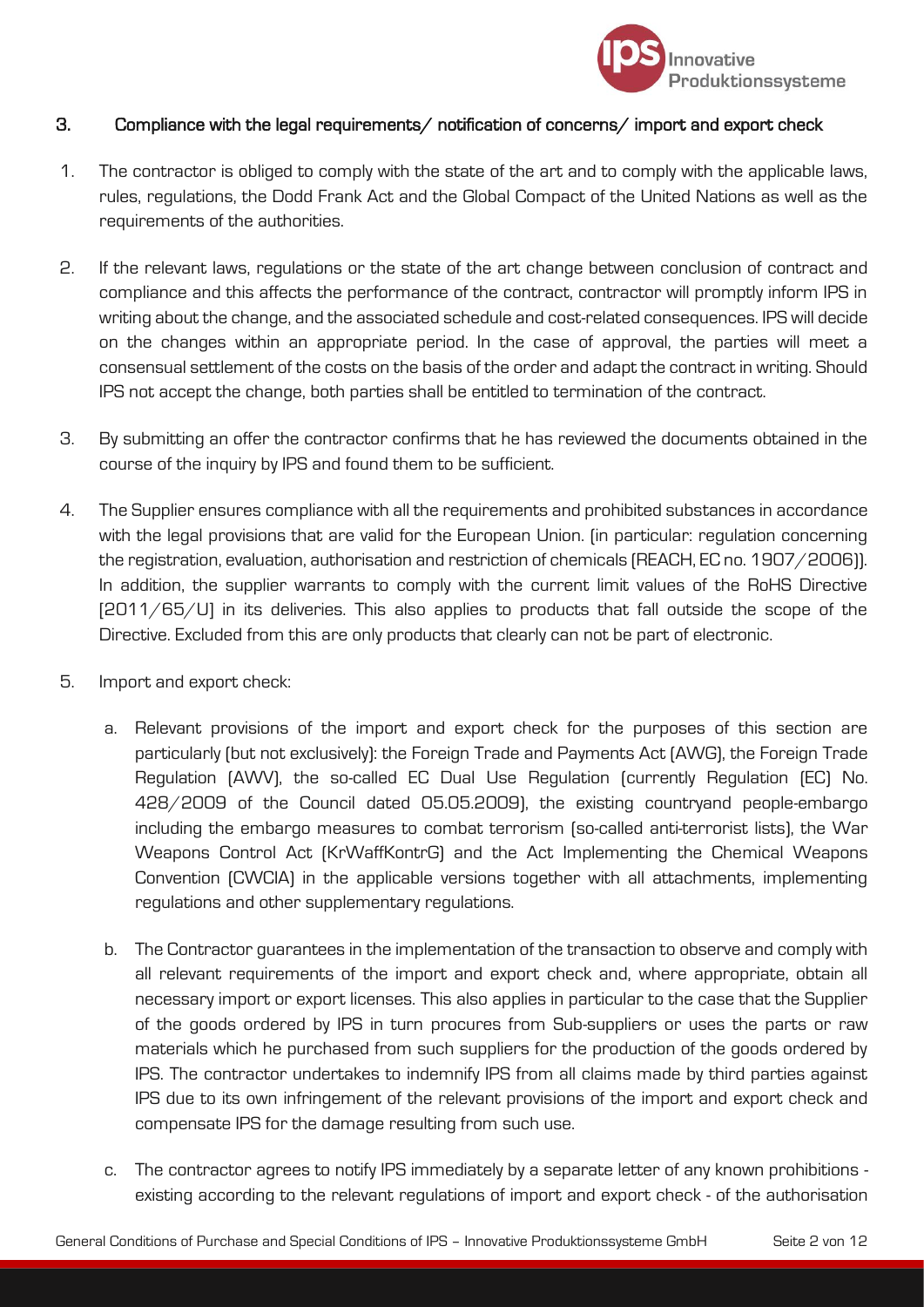

requirements concerning the import and/or resale of the ordered (and optionally further processed by IPS) goods. He undertakes, in particular, to inform IPS, stating the specific list items, whether the products are listed in one or more lists of the relevant provisions of the import and export check, especially in Part I, Section A or C of the export list for foreign trade regulations and/or in Annex I or IV of the EC Dual Use Regulation and/or in a list for a currently valid EU embargo.

- d. If the import or export of the ordered (and optionally further processed by IPS) goods is subject to a permit reservation, the contractor is required to provide his best cooperation in the granting of the permit and in particular, provide IPS with all this required information and documents.
- e. Should the contractor violate any of the above provisions and IPS is therefore taken by a third party claim or resale of the ordered (and optionally further processed by IPS) goods becomes impossible IPS is entitled to notice of withdrawal from the contract. The right to assert claims for damages remains unaffected.
- f. If IPS is refrained from the resale of the ordered (and optionally further processed by IPS) goods as a result of restriction of import that comes into force after conclusion of the contract (e.g. due to an embargo or embargo tightening), IPS is entitled to declaration of withdrawal from the contract.

#### 4. Delivery terms

- 1. Unless otherwise agreed, deliveries shall be DDP (Incoterms® 2010) to the designated place of IPS, including packaging.
- 2. Each delivery must be accompanied by a delivery note in duplicate. The delivery must be provided with the order, IPS material and supplier number.
- 3. Before dispatch of the goods IPS should be informed in writing on the value, weight as well as the date of dispatch.
- 4. The acceptance times for deliveries of goods are specified as follows: Monday to Friday: 7 - 9 am / 9.15 am - 12 noon / 12.30 - 3.30 pm Exception: Deliveries in tankers (e.g. raw materials for compounds) will only be accepted until 12 noon.
- 5. Insofar the contractor provides samples, test reports, quality documents, manuals, CE explanations, schematics and drawings, spare / wear parts lists, general documentation or any other documentation, the completeness of the delivery and service is also subject to the delivery of these documents.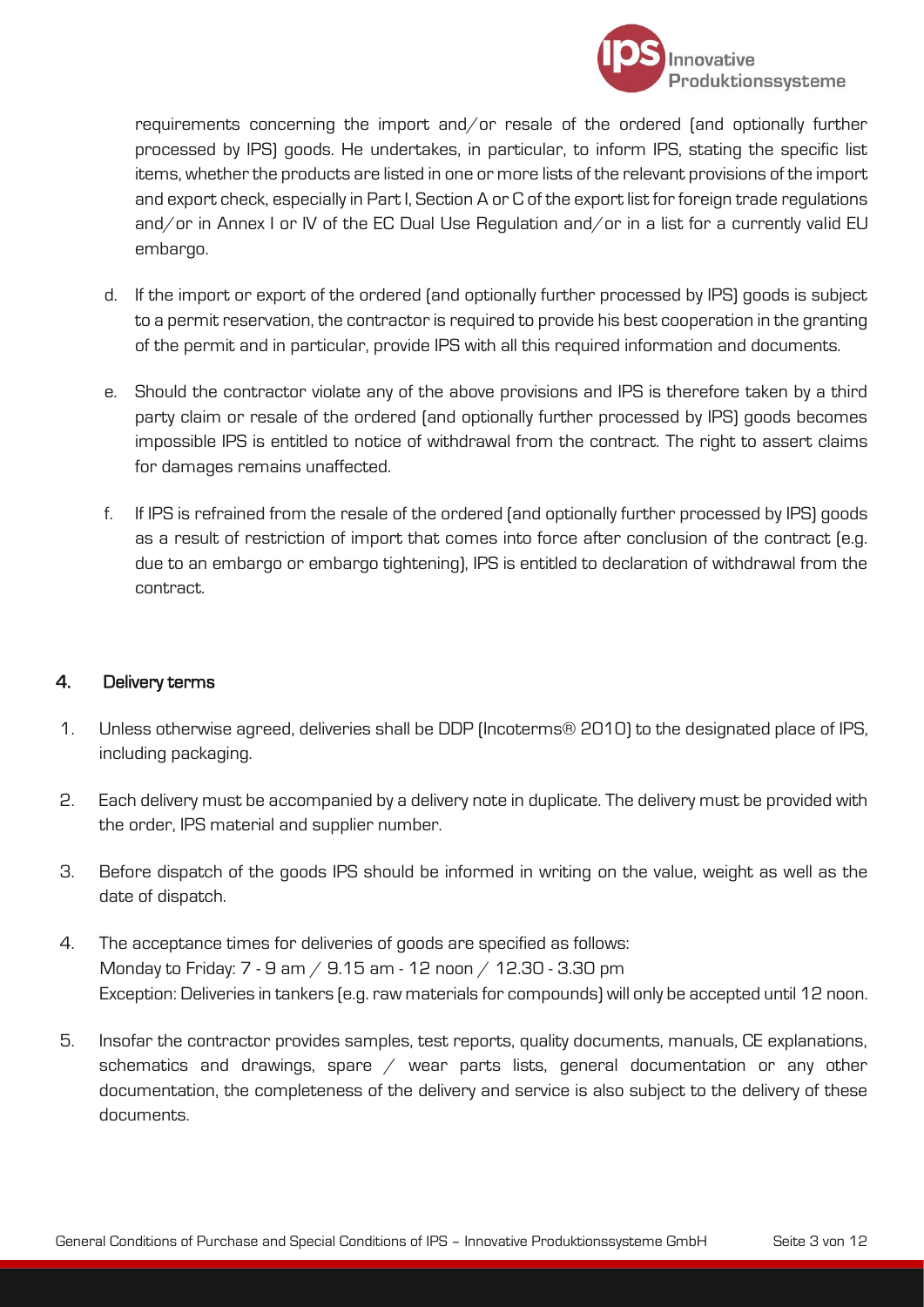

- 6. IPS is not required to accept agreed partial deliveries or excess deliveries that are not contractually agreed. The same applies if the goods are delivered before the agreed date. IPS may be entitled to return the goods at the expense and risk of the contractor or store at third parties.
- 7. If IPS incurs costs as a result of the defective delivery of the subject matter, in particular transport, travel, labor or material costs, or costs for the incoming goods inspection that goes beyond the normal scope, the contractor shall bear these costs.

### 5. Performance time

- 1. The dates specified in the order are binding.
- 2. The contractor is obliged to inform IPS immediately in writing if circumstances occur or become apparent, from which it follows that the agreed deadline cannot be met. The obligation to comply with the originally agreed terms shall remain unaffected.
- 3. In the absence of necessary documents to be supplied by IPS, the contractor can only claim them if he has not received these documents within a reasonable period despite a timely written request

### 6. Default

- 1. In the case of exceeding the contracted hours, the contractor is in default without a reminder.
- 2. In case of default, IPS is entitled to statutory claims. IPS is especially entitled to claim damages instead of demanding service and/or rescind the contract.
- 3. Without prejudice to the right to make further default damages, 1% of the net order value applies as a penalty for each week started, but maximum of 5% of the agreed total net order value. The penalty may be claimed even after receipt of the service until the final payment, without the need for a reservation. The contractor shall be entitled to prove that no or negligible damage is incurred as a result of the default.
- 4. The goods must meet the agreed specifications and what must be provided by the partner when the intended use is known, or at least the mandatory legal requirements and the state of the art. Decisive for the contractual condition of the goods is the time of the transfer of risk. The partner is liable for the contractual execution of his goods.

# 7. Transfer of risk

- 1. The risk passes to IPS upon arrival of the goods at the business operations of IPS.
- 2. This also applies if IPS has assumed the costs of shipping in some cases due to a separate contractual agreement or the delivery is made "ex works".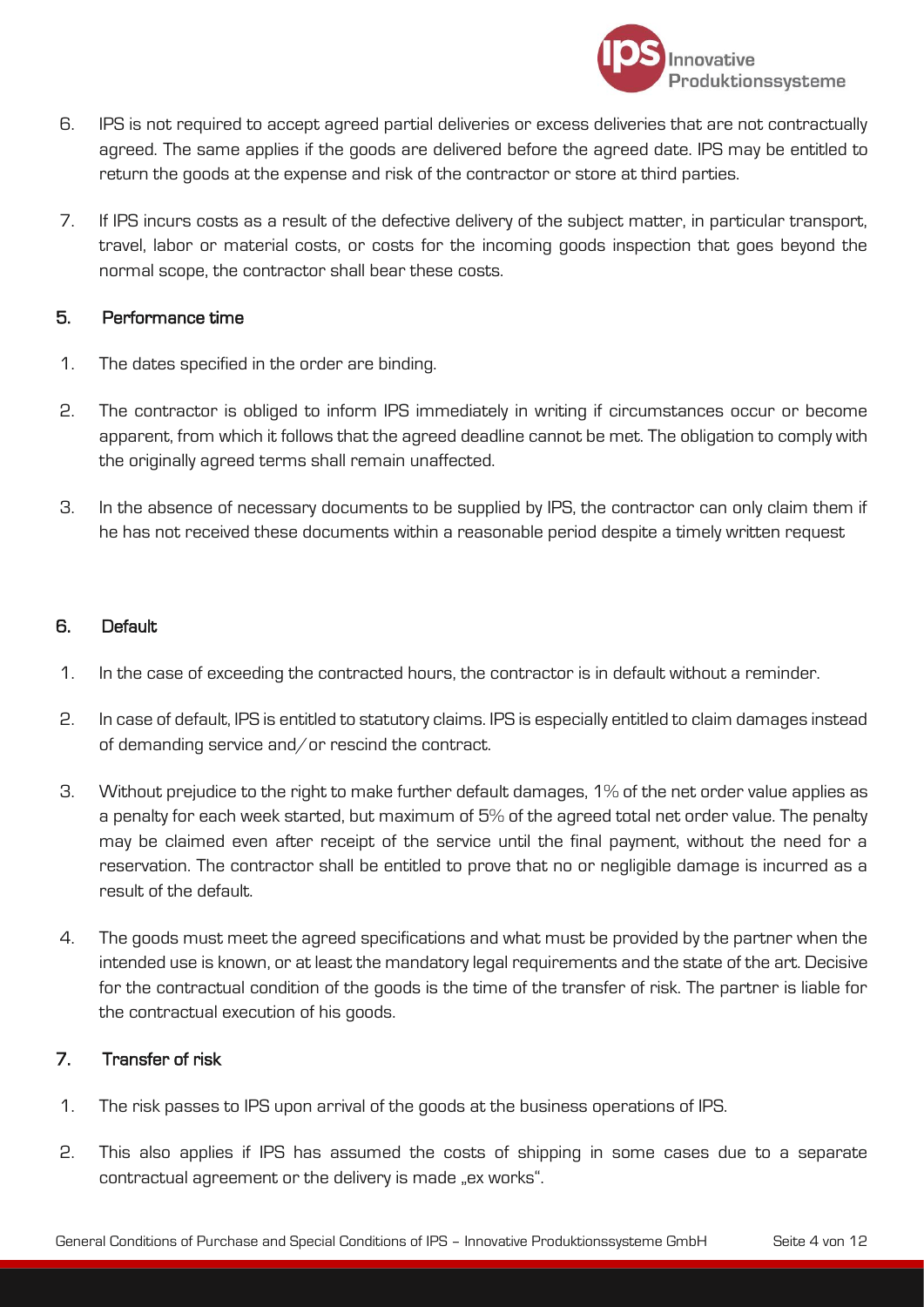

# 8. Notice of defects

- 1. In the case of a purchase, which is a two-sided trading business for the parties, defects shall be claimed by IPS from the contractor in time (within 10 working days of receipt of the goods), in case of hidden defects within 10 days after their detection.
- 2. For larger quantities, the investigations of the goods by IPS are limited to spot checks. Defects that are not detected are considered hidden.
- 3. IPS reserves the right to do incoming goods inspection as sampling inspection. If IPS detects faults or defects within this sampling inspection on incoming goods, the supplier is obliged to do a 100% inspection within 3 working days on request of IPS to separate good parts from bad parts. If requested by IPS this 100% inspection must be done at IPS and the supplier has to use his own measurement equipment.
- 4. If the supplier does not fulfil this obligation to do an 100%-inspection according to 8.(3), IPS reserves the right to do the 100%-inspection on his own and to charge the emerging cost to the supplier.

### 9. Claims for defects

- 1. IPS is entitled to the legal claims for defects in full. Regardless of this, IPS may demand remedy of the defect or deliver a defect-free product or the production of a new work as subsequent performance at its option. The rework is done in agreement with the contractor in consideration of the operational requirements of IPS.
- 2. The subsequent performance by the contractor must be done within the EU or in a third country, if the object is outside Germany at time of the complaint and the return transport to Germany under objective criteria is out of the question. All costs associated with return transport of the object to Germany for remedying the defect shall be accepted in full by the contractor.
- 3. IPS is entitled to remedy the defect by itself at the expense of the contractor, without the contractor will be given the opportunity to remedy if imminent danger or a special urgency is present. The warranty does not expire through this repair.
- 4. In the case of the withrawal, IPS is entitled to continue to use the services of the contractor freeofcharge until a suitable replacement. In the event of withdrawal, the contractor shall bear the costs of removal / disposal of return transport and is responsible for disposal.
- 5. Warranty claims become time-barred within 30 months. After 5½ years for items that are used for a building or for services for a building. The period begins with the receipt of services.
- 6. In case of not meeting the rework deadline or loss of interest of the supplier in the goods or rework, also additional expenses for covering purchases are to be replaced by the Supplier.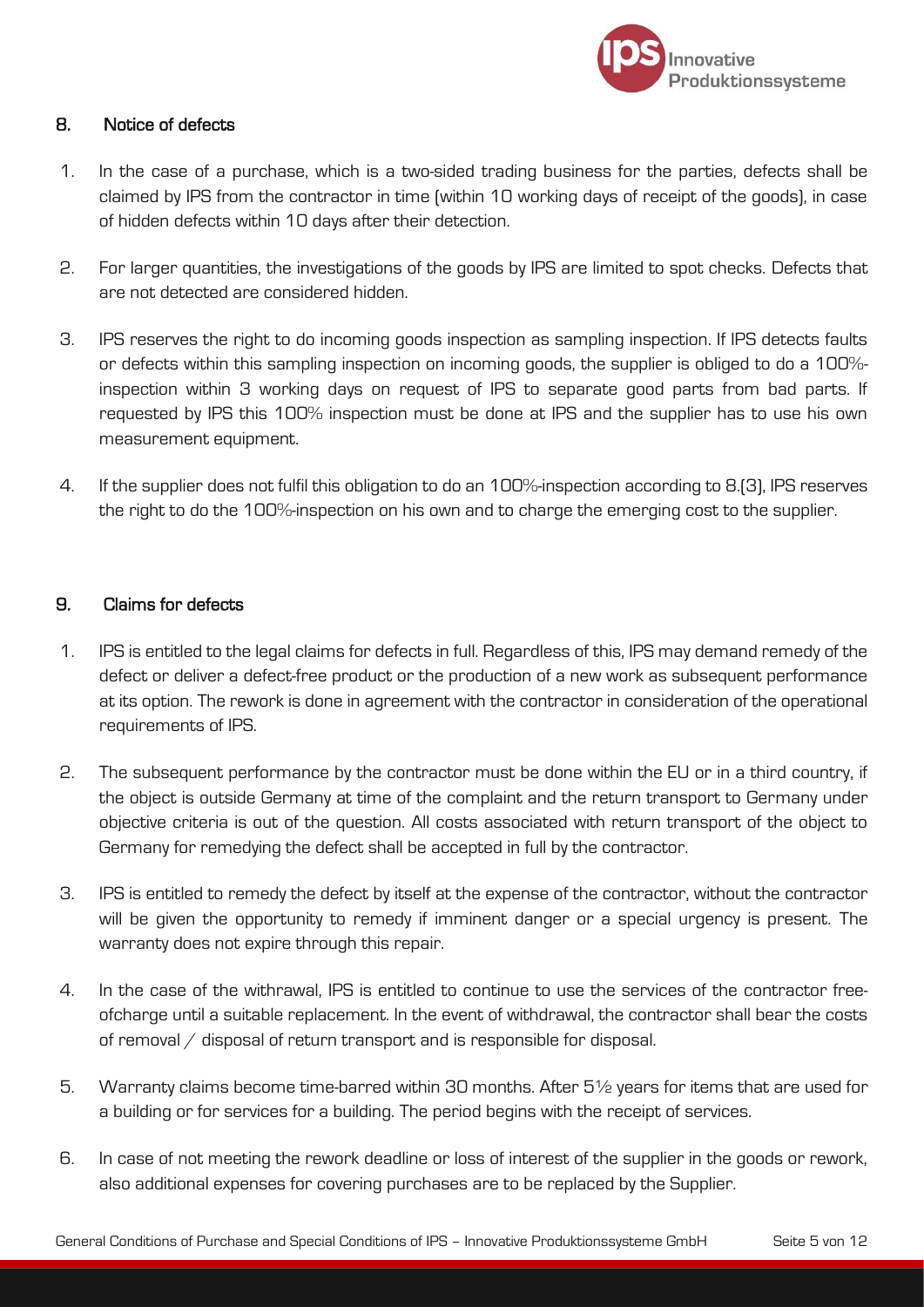

# 10. (Product) liability

- 1. The statutory liability provisions apply.
- 2. In the event that a claim is made by a customer or other third parties against IPS due to product liability, the contractor is obliged to indemnify IPS exempt from such claims if and to the extent the damage was caused by a defect of the product delivered by contractor. In cases of strict liability, however, this only applies if the contractor is at fault. If the contractor is responsible for the damage, he shall bear the burden of proof. In all such cases, the contractor shall bear the costs and expenses, including the costs of any legal action or recall. Moreover, the statutory provisions shall apply.

### 11. Waste disposal

If waste is produced during the performance of the contract by the contractor, the same shall recycle or dispose of it at its own expense according to the requirements of waste legislation, unless agreed otherwise in writing. Title, risk and the disposal regulation responsibility shall pass to the contractor at the time of waste generation.

### 12. Prices / accounting

- 1. The prices specified in the order are binding and include all discounts, surcharges, packing, freight and duty costs - plus VAT and include all ancillary services required to fulfill the contract.
- 2. The invoices to be made in duplicate shall be sent upon fulfillment of the contract separately for orders to the billing address indicated in the order. Order numbers are to be indicated. All invoice documents are to be attached.
- 3. Invoices for partial services are to be provided with the notice of partial service invoice, final invoices with the note of pending service invoice.
- 4. Original invoices must not be attached to the goods.
- 5. General Price increases until the delivery time can be imposed only if they are provided in the contract.

#### 13. Payment terms

- 1. Payments are due only after complete goods and invoice receipt and entry of the agreed delivery date.
- 2. Unless otherwise agreed, payments are due within 30 days of delivery and receipt of invoice less a 3% cash discount or within 60 days net.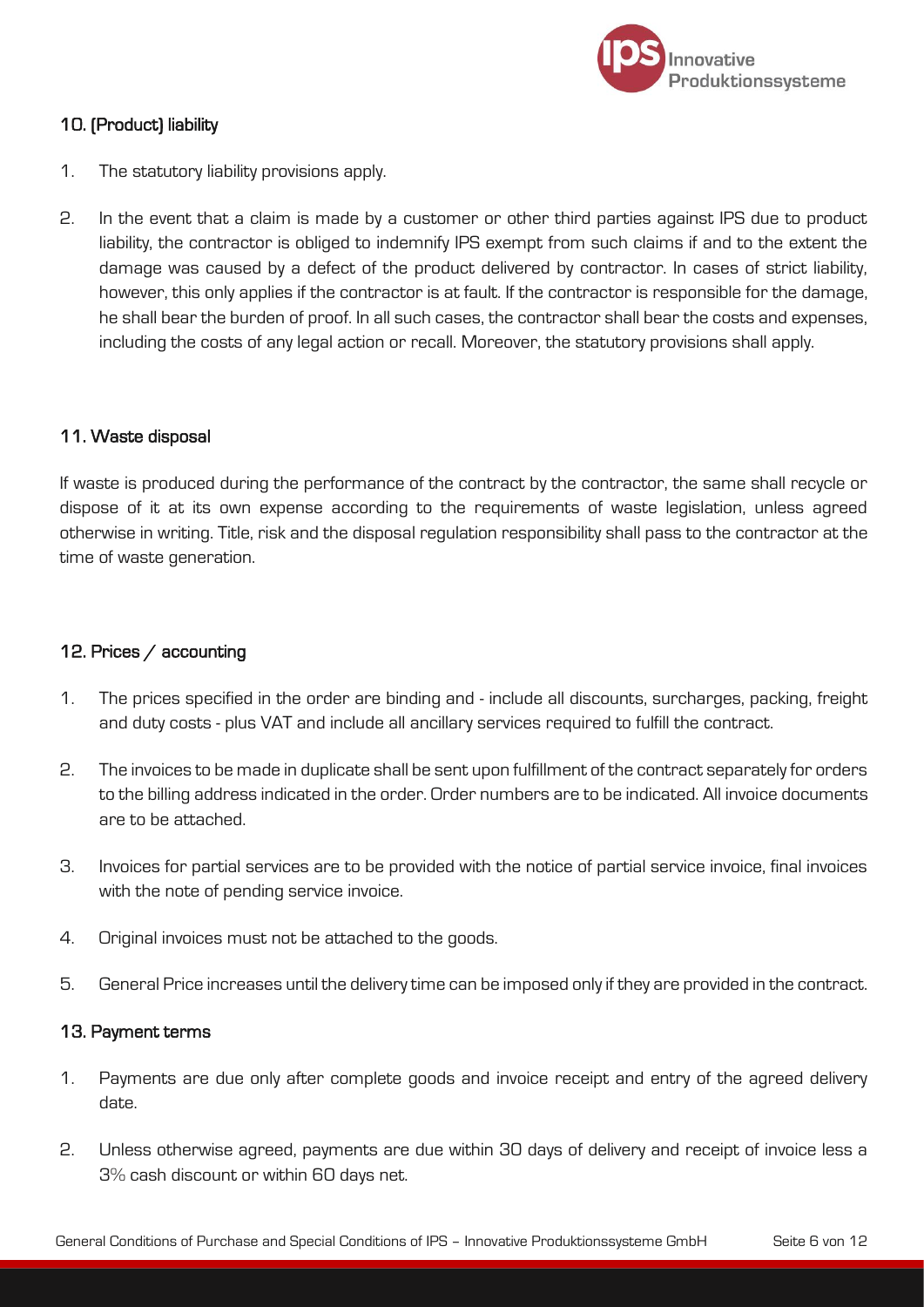

- 3. Discount shall also be permitted if IPS offsets or retains payments in a reasonable amount due to defects; the payment period starts after complete elimination of defects.
- 4. Payments shall not constitute recognition of the service as being in accordance with the agreement.
- 5. IPS will only be in default if it is not paid on a timely reminder of the contractor which is made after the due date.
- 6. If advance payments are contractually agreed, these advance payments are only payable if IPS has a guarantee of the contractor at a major German bank, credit union or public savings in the amount of the advance that secures these advance payments and is payable on first demand.

# 14. Offsetting / assignment

- 1. IPS is entitled to offset all payment claims that a company of the HAUG GROUP asserts against the contractor against receivables from the individual orders.
- 2. If IPS is entitled claims against other companies that belong to the same group as the contractor, IPS is entitled to withhold payments until the claims against this company have been paid.
- 3. Assignments and other transfers of the rights and obligations of the contractor outside the scope of § 354 a HGB are excluded.

# 15. Right of use and property right

- 1. IPS may use the contract including the underlying patent and other intellectual property rights without restriction in its division. This right of use also entitles to amendments to the contract and also covers illustrations, drawings, calculations, analysis, recipes and other works, which are manufactured or developed by the contractor in the course and the implementation of the contract. For the purpose of planting of replacement parts and spare parts as well as amending IPS may leave documents to third parties.
- 2. The contractor guarantees that the rights of third parties, including its subcontractors to the granting of the right to use and does not preclude IPS respect of all claims.
- 3. The limitation period for warranty obligation for the exemption of conflicting rights is 10 years from the conclusion of the contract.
- 4. The partner is prohibited without the consent of IPS to get in touch with our customer directly.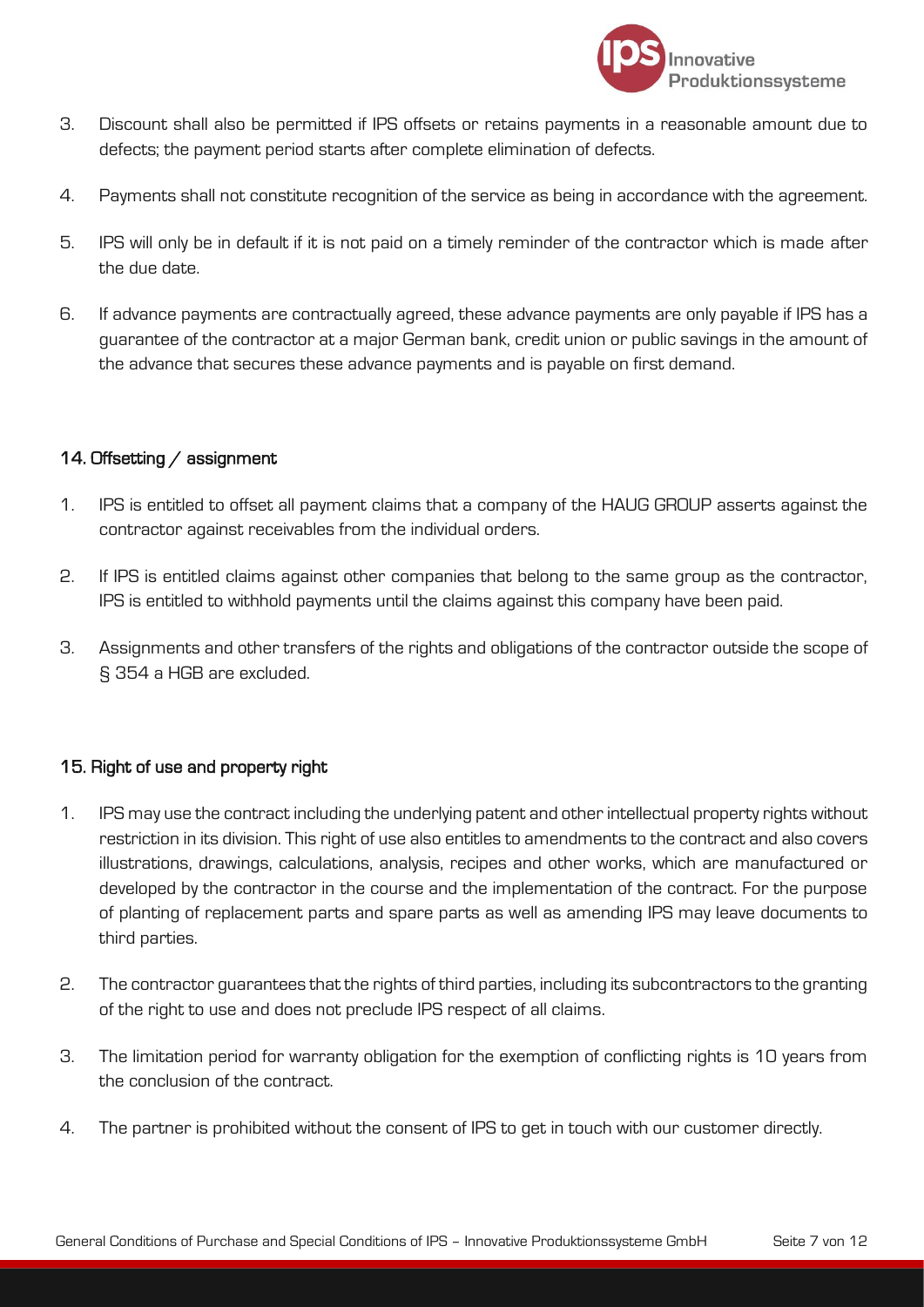

### 16. Retention of title - Provision - Tools

- 1. If IPS provides components to the contractor, IPS reserves the right of ownership. Processing or transformation by the contractor is made for IPS. If the reserved goods are processed with other objects not belonging to IPS, IPS acquires joint ownership of the new item in proportion to the value of the item (purchase price plus VAT) to the other processed items at the time of processing.
- 2. If the item provided by IPS is inseparably mixed with other items that do not belong to us, then IPS shall acquire co-ownership of the new item created in the ratio of the value of the reserved item (purchase price plus value-added tax) to the value of the other mixed items at the time of mixing. If the mixing is such that the object of the contractor is to be regarded as the main item, it is agreed that the contractor transfers co-ownership to IPS on a pro-rata basis and the contractor shall hold the sole ownership or co-ownership for IPS.
- 3. If the contractor is contractually obliged to produce tools, the tools become the property of IPS after successful completion of payment of the production costs. If the tools to produce parts remain with the contractor, the transfer of the tool is replaced by the fact that the contractor owns the tools for IPS an IPS obtains the indirect possession. The tools are left with the contractor by IPS only for production purposes. IPS is entitled to demand the tools from the contractor. Arrangements referred to in paragraph 4 shall also apply.
- 4. IPS reserves the ownership of the tools provided to contractor. The contractor is obliged to use the tools exclusively for the manufacture of goods ordered by IPS. The contractor is also required to insure the tools belonging to IPS at his own expense against fire, water damage and theft. At the same time the contractor assigns IPS now all claims for compensation under this insurance; IPS accepts the assignment. The contractor is obliged to promptly carry out any necessary service and inspection work and all maintenance and repair work on the tools of IPS at his own expense. He has to report any faults immediately to IPS; if he fails to do so culpably, claims for damages shall remain unaffected.
- 5. If the security rights to which IPS is entitled to pursuant to paragraph (1) and/or paragraph (2) exceed the purchase price of all reserved goods unpaid of IPS by more than 10%, IPS is obliged to the release of the security rights at its discretion upon the contractor, s request.
- 6. All documents submitted by IPS remain the property of IPS. They may not be disclosed to third parties and are to be fully automatically returned to IPS after execution of the contract. Third parties are not special experts and sub-contractors appointed by the contractor, if they have undertaken to maintain confidenality in the same way to the contractor. The contractor shall be liable for all damages arising to IPS from the violation of this obligation.

#### 17. Confidentiality and Data Protection

1. The contractor`s is obligated to full confidentiality of all information it receives in performing the contract. This does not apply to information that was already known to the Contractor upon receipt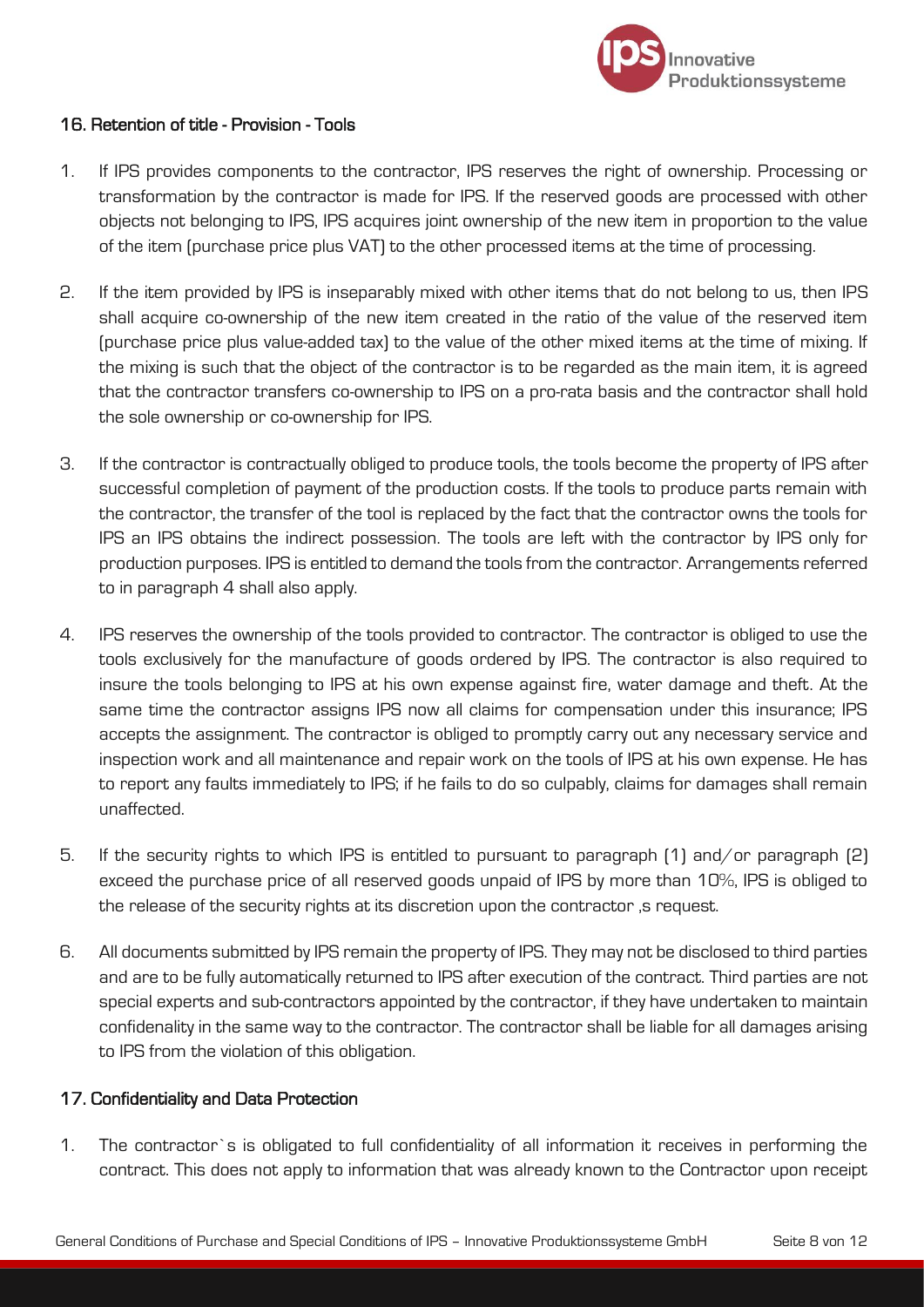

or of which he has otherwise been made aware (eg from a third party without any confidentiality or through their own independent efforts).

- 2. The Contractor is required to comply with the legal provisions concerning data protection, including the written commitment of employees to § 5 BDSG. He also impose this obligation to all persons authorized by him with the execution of the contract.
- 3. Any confidentiality agreements concluded between the parties shall remain unaffected. The Supplier shall oblige its sub-suppliers or affiliated companies to maintain secrecy, at least in accordance with this provision.
- 4. At any time request of IPS, but at the latest upon termination of the contract, all documents originating from IPS (including copies and records made thereof) shall be promptly and completely surrendered to IPS or destroyed at the request of IPS. The Supplier has no rights of retention or liens with respect to the documents and information.

# 18. Publishing / advertising

Evaluation or disclosure of the existing IPS in publications or for promotional purposes is permitted only with the express prior written consent of IPS.

#### 19. Miscellaneous

- 1. The place of performance is that specified by IPS. Place of payment is the headquarters of IPS.
- 2. Only the law of the Federal Republic of Germany with the exception of conflict of laws, or the United Nations Convention on Contracts for the International Sale of Goods (CISG) for the contract. The above agreements on para. 3 remain unaffected thereof. (5), so that the legal provisions listed there (para. 3 (5)) are valid in this context.
- 3. Changes / additions to the purchasing conditions, including changes in the written form, must be in writing.
- 4. If the contractor is an entrepreneur (§ 14 BGB), and/or merchant within the meaning of the Commercial Code, a legal entity under public law or public law special fund, it is agreed that only competent for disputes arising from the underlying contractual relationship for the seat of IPS court may be called, that has jurisdiction. In addition, IPS has the right to sue in the court that has jurisdiction for the domicile of the Contractor.
- 5. If any provision of these Terms is invalid or void or unenforceable, or objectively, the remaining provisions shall nevertheless remain effective. The parties agree that in the way of negotiating the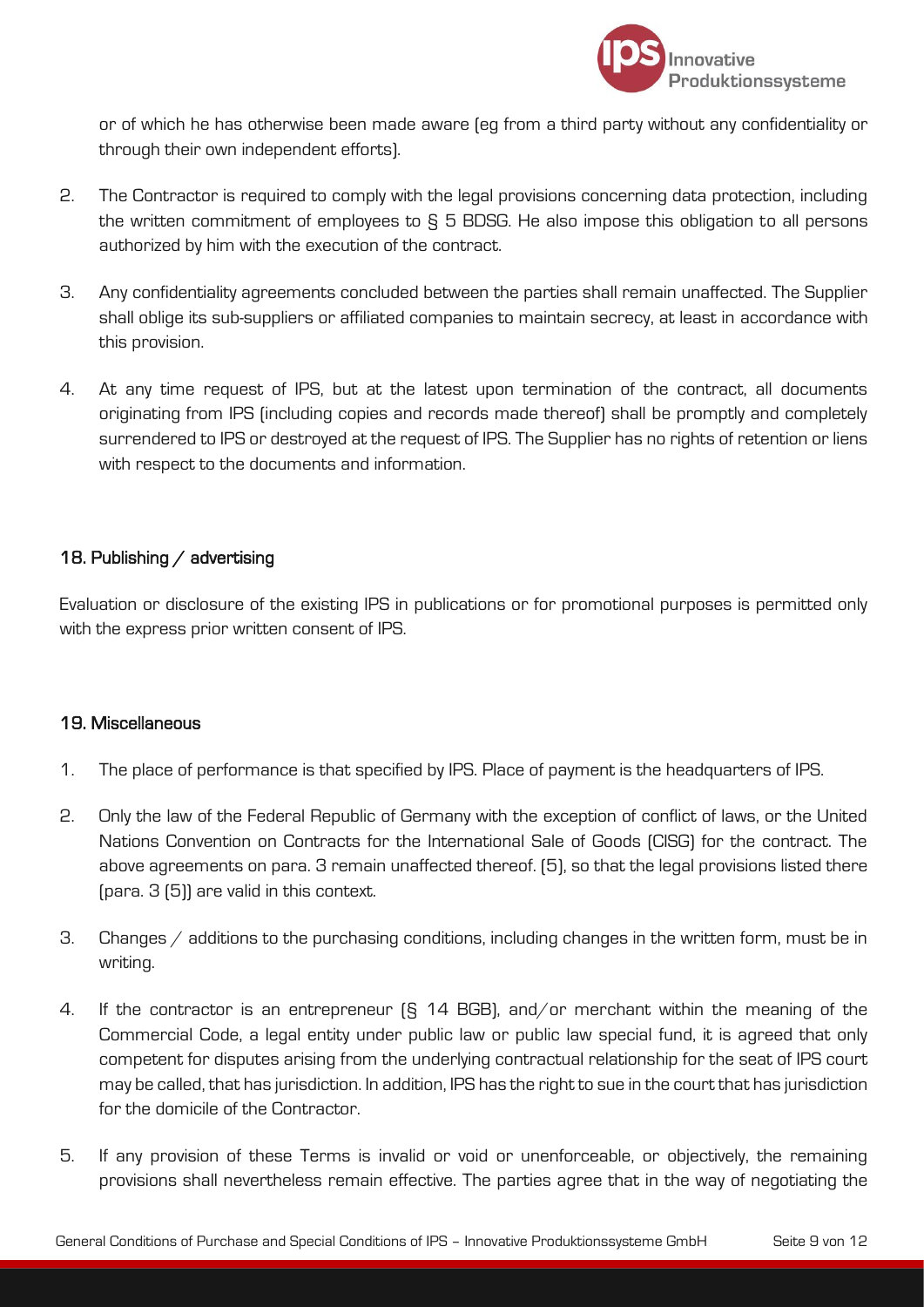

invalid, ineffective or unenforceable contract term objective is to be replaced by an agreement, which comes closest to the meaning.

6. IPS is committed to sustainability. This requirement also applies to IPS related products and services. The suppliers commit themselves and their sub-suppliers to manufacture their goods with the least amount of energy usage and to conduct themselves in an environmentally and socially responsible manner, especially with regard to natural resources. This applies to the complete supply chain, beginning with the selection of raw materials and extending to the energy efficient and environmentally responsible manufacturing and handling of the goods, their packaging and transport, their use and ultimate waste disposal.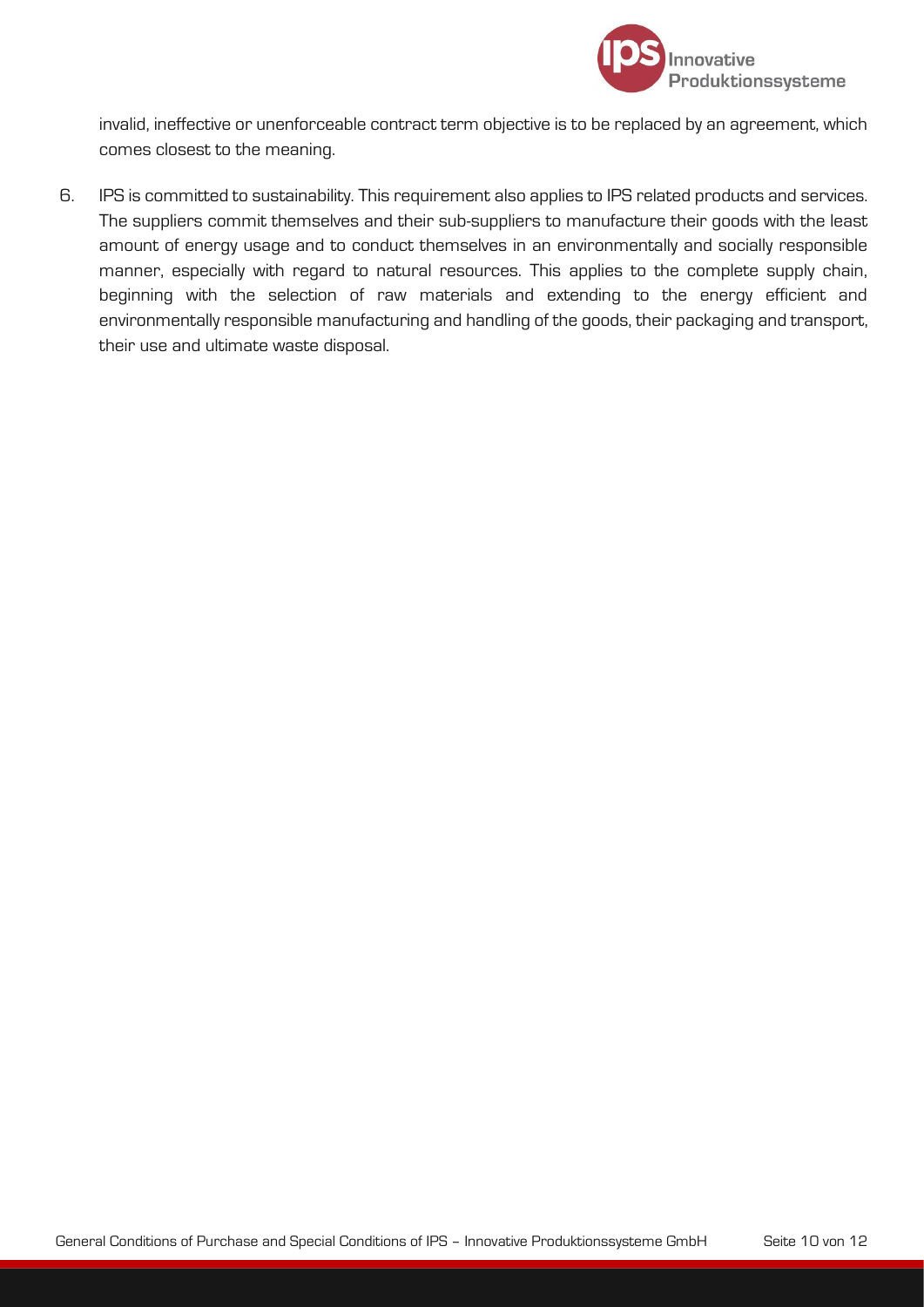

# B. Special conditions for plant, factory supply and service contracts 1. Field of application / deviations

- 1. These special conditions apply in addition to the general conditions of purchase of the HAUG GROUP companies in case of the presence of a factory, factory supply or service contract.
- 2. The receipt of the goods described in the general conditions will be replaced in the event of a work or works supply contract by the acceptance of the goods and in the case of a service contract through the provision of services.

#### 2. Change in services

- 1. Contractor notifies IPS in writing immediately of any amendments / extensions of the scope of the contract, whose necessity becomes recognisable only upon contract execution. The amendments / extensions shall be effective only upon written consent IPS.
- 2. Change requests by IPS will be reviewed by the contractor within 10 working days for possible consequences and the notify IPS of the result in writing. In this case, impacts on the cost and the time and schedule are to be particularly pointed out. IPS decides to carry out the changes; the parties shall adapt the contract in writing accordingly.

#### 3. Use of sub-contractors

- 1. The involvement of sub-contractors requires the prior written consent of IPS.
- 2. If the contractor uses sub-contractors without the prior written consent, IPS has the right to withdraw from the contract and/or claim damages.

#### 4. Notice of concerns

The contractor is required to notify IPS objections to the proposed method of execution or against the performance of other business writing.

#### 5. Exchange of personnel

- 1. IPS is entitled to claim substitution of the staff for good cause. This is especially true when doubts about the necessary experience and  $/$  or qualifications exist, or safety  $/$  environmental regulations are not observed. The contractor undertakes, in this case immediately to ensure qualified substitute. The agreed dates remain unaffected.
- 2. Substitution of personnel by the contractor is subject to the approval by IPS.